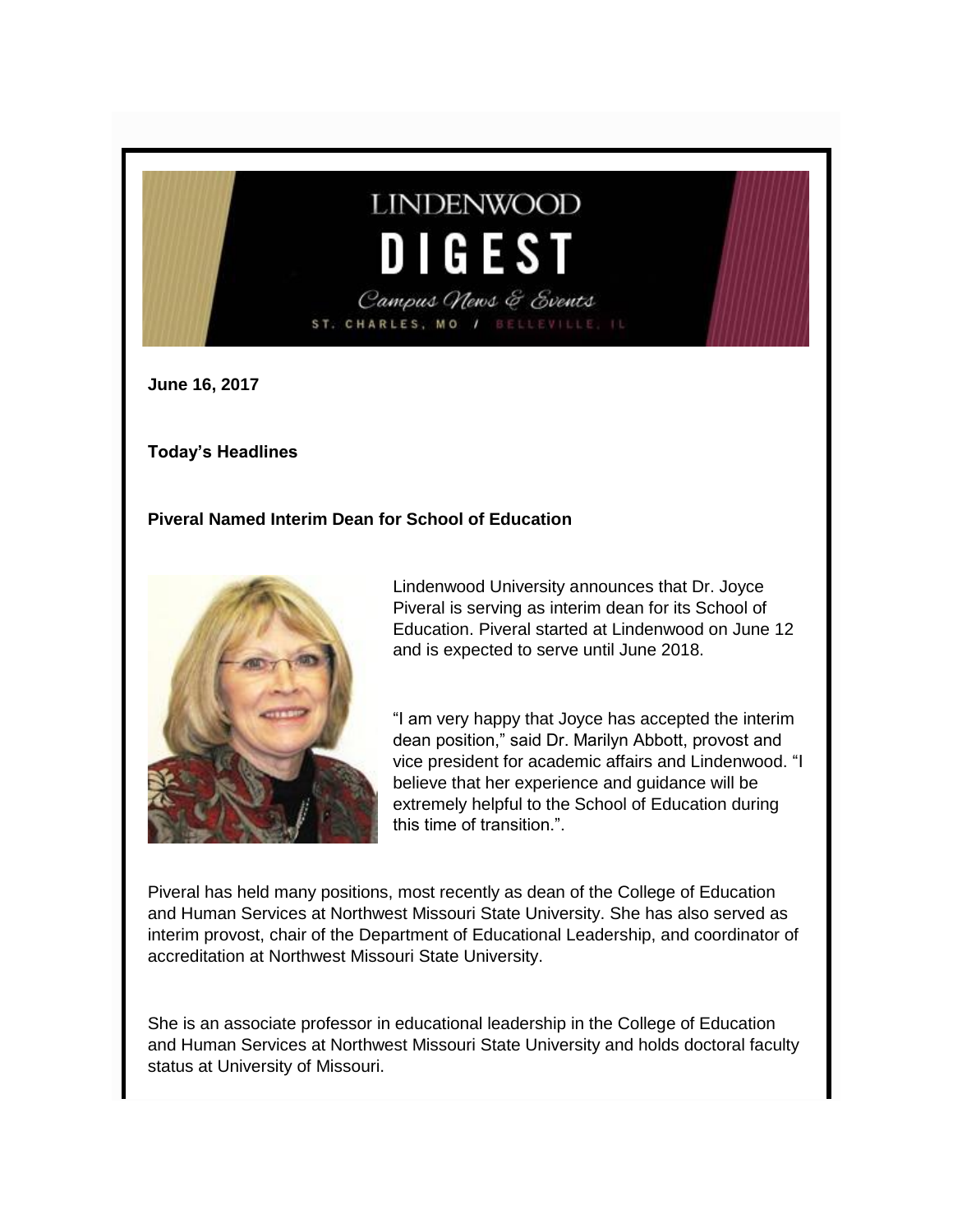Piveral taught at Fillmore C-I school from 1970 to '75 before becoming principal at Filmore C-I Junior and Senior High in 1975. She held that position until 1981, when she became assistant principal at Central High School in St. Joseph, Mo. In 2000, she left Central High School to become director of Teacher Education Student Services at Northwest Missouri State University.

She has received numerous awards, including First Council of the Missouri Council of Education Deans in 2015, the High Flyer Award for Teaching Excellence in 2004-05 and 2007-08 from the University of Missouri, and the Missouri State Teachers Association Missouri Building Administrator of the Year Award in 1996-97.

Articles by Piveral have appeared in publications such as the *International Journal of Educational Management* and the *Eastern Education Journal*, and she has been a member of several professional organizations, including the American Association of Colleges for Teacher Education, the Missouri Association of Secondary School Administrators, and Phi Delta Kappa.

"I am excited about the opportunity to serve as interim dean of the School of Education at Lindenwood," Piveral said, "I look forward to learning more about the exceptional faculty, staff, and students, and I want to continue the proud traditions of educating and training quality educators to make a difference in the lives of future generations."

Piveral earned an Ed.D. from the University of Missouri in cooperation with Northwest Missouri State University in 2000. She has a specialist certification in educational administration, an M.S. in secondary school administration, and a B.S. in education, all from Northwest Missouri State University.

### **Lindenwood University-Belleville Employee Designs New Logo for City**



Recently, the City of Belleville reached out to Belleville employee and graphic designer Lennon Mueller to assist with its logo redesign project.

Mayor Mark Eckert and Marketing Director Sharon Strausbaugh worked with Mueller, who volunteered his time, to refine the artwork used by the city.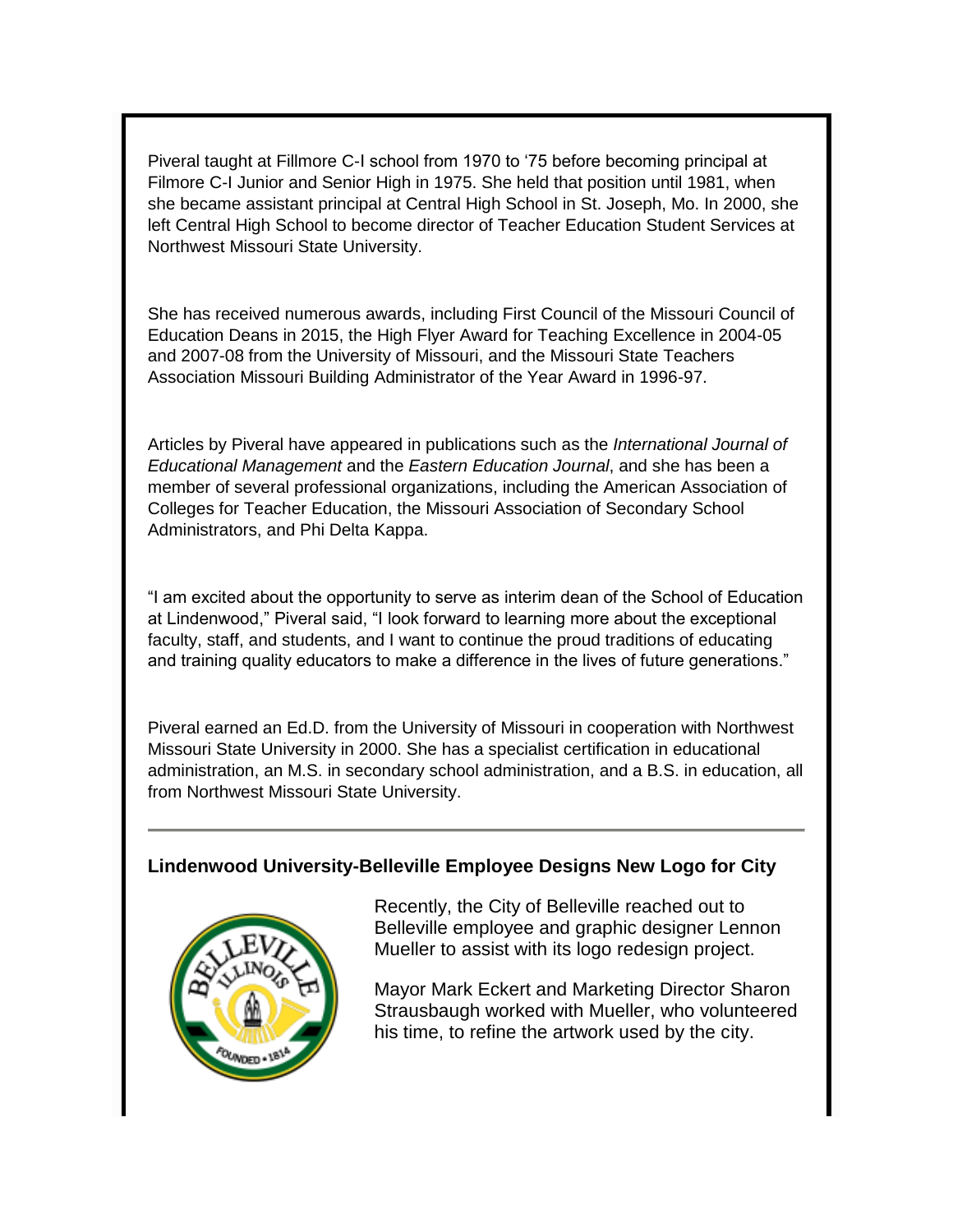Mayor Eckert was sure to reach out to thank Mueller for his work and to thank the university for being such a great community partner.

## **Ilchenko Hired as New Swimming Coach**



The Lindenwood University-Belleville Athletic Department and Athletic Director Ryan Kaiser are pleased to announce Alex Ilchenko as the Lynx men and women's swim coach.

"Alex Ilchenko is a rising star in the swimming world," said Kaiser. "He will identify with our student-athletes as he has the ability to connect on such a diverse level. He's the makeup of our team."

He added, "Smart, diverse, mentally tough, and unique are just a few words to describe our new leader. His international connections and his ability to

speak five languages will only strengthen our diverse swim culture and increase our international connectivity. We're excited for Alex to begin, and we welcome him and



his family to Lindenwood-Belleville." [Read more](http://www.lindenwood.edu/belleville/about/news/details/ilchenko-hired-as-new-swimming-coach/)

## **St. Louis Alumni Event - June 22, 6-8 p.m.**

Join us at the Old Post Office building in St. Louis for an [alumni night!](http://felix.lindenwood.edu/newsletter/2017_06/alumninight.jpg) There will be networking opportunities and a preview of our fall athletic schedule, and receive information regarding the formation of a St. Louis alumni chapter!

Enjoy hors d'oeuvres and refreshments from 6-8 p.m.

To RSVP, contact me at 636-949-4975 or [alumni@lindenwood.edu](mailto:alumni@lindenwood.edu) .

**HLC Fact of the Week: "HLC Language Related to Governing Boards"**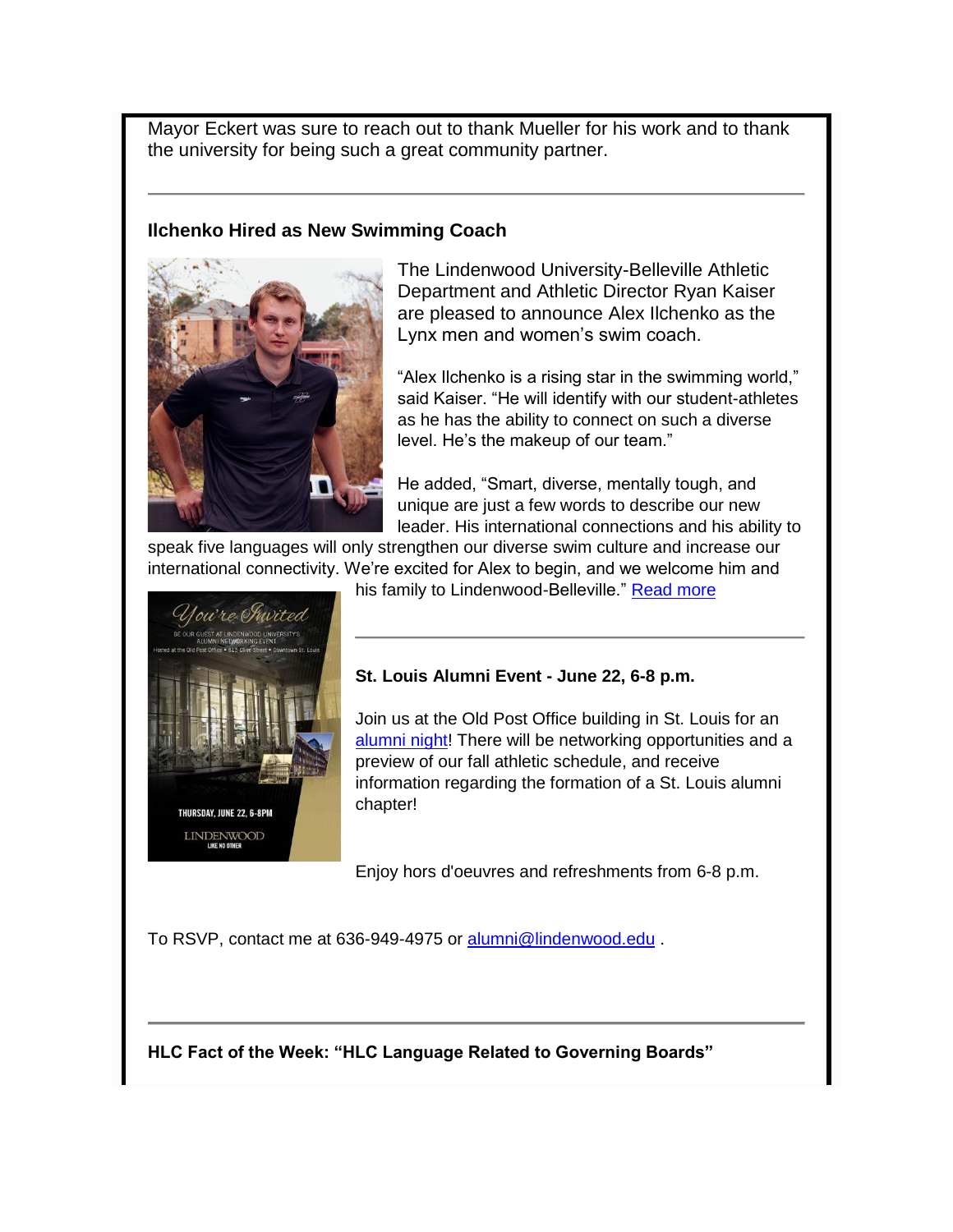There is considerable HLC language relating to governing boards – language from the [guiding values,](https://www.hlcommission.org/Criteria-Eligibility-and-Candidacy/guiding-values.html) the [assumed practices,](http://policy.hlcommission.org/Policies/assumed-practices.html) and the [Criteria for Accreditation.](http://policy.hlcommission.org/Policies/criteria-for-accreditation.html) Here is a complete listing of that language: [Read more](http://felix.lindenwood.edu/newsletter/2017_06/fact_june16.pdf)

#### **"First Year Experience (FYE)" to "Welcome to the Pride!"**

The Office of First-Year Programs on the St. Charles campus is excited to announce the name change of the new student orientation program that was known as "First Year Experience (FYE)" to "Welcome to the Pride!"

"Welcome to the Pride" still occurs the Wednesday – Sunday in August prior to the first day of classes. It will continue to offer programs designed to orient new students (freshmen and transfer) to the Lindenwood community. The name change allows us to better market our office, while instilling a sense of community amongst incoming Lindenwood classes.

Any questions regarding "Welcome to the Pride" can be directed to Sarah Tetley at 636-949-4627. A schedule of events and more detailed information can be found by visiting [our website](http://www.lindenwood.edu/academics/support-resources/first-year-programs/new-student-orientation/).

#### **Family Day Sept. 16**

Lindenwood Faculty and Staff are invited to attend Family Day on September 16, 2017. For a list of scheduled events, please visit [http://www.lindenwood.edu/familyDay/.](http://www.lindenwood.edu/familyDay/)

Please direct any questions to [studenlife@lindenwood.edu](mailto:studenlife@lindenwood.edu) or 636-627-2539. We hope you'll join us as we welcome our new Lion families!